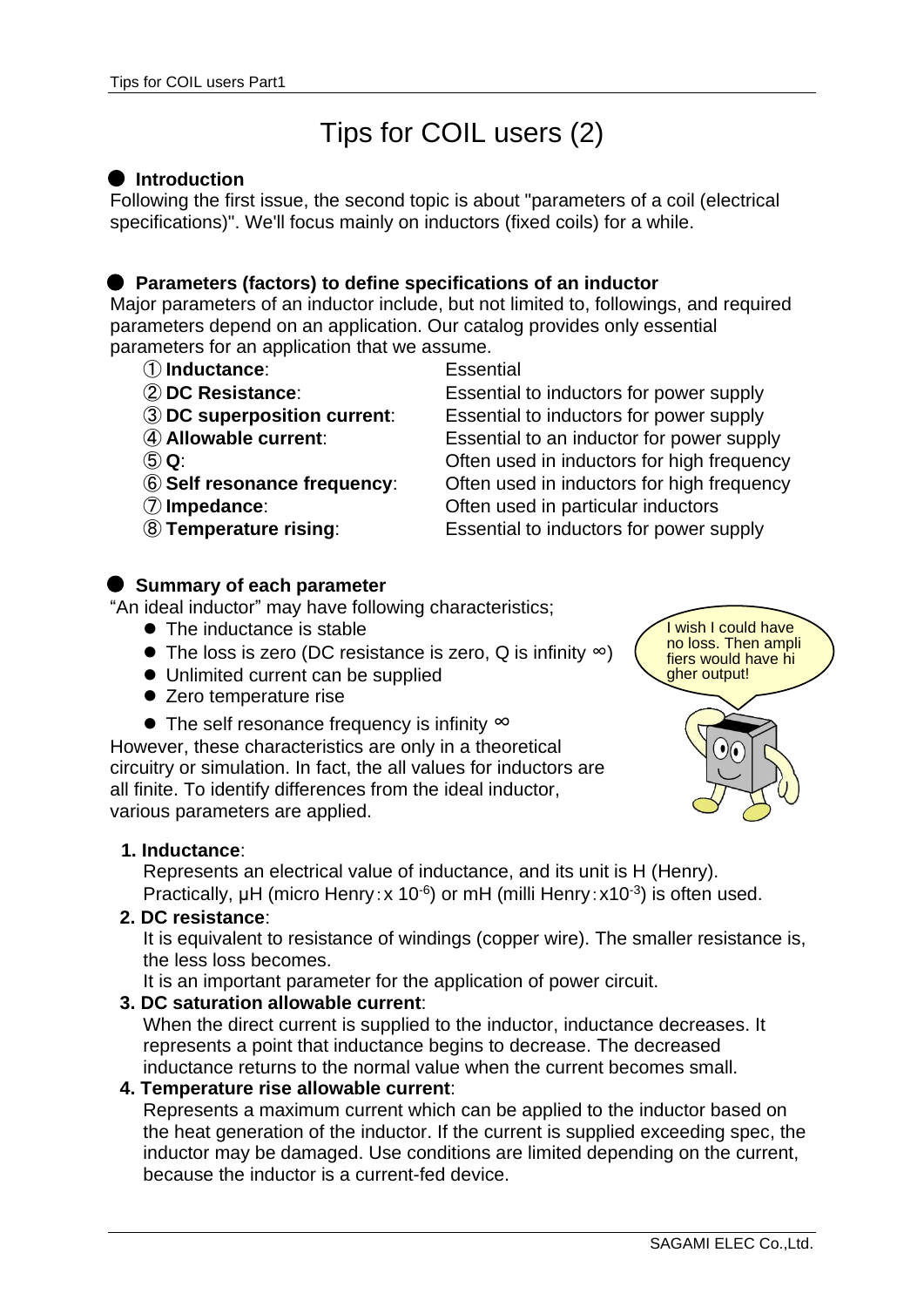## **5. Q**:

Represents an inductor performance at specified frequency by following formula as an index.

It has no unit because it is an absolute number.

 $Q = \omega L / r$  r : *r* is resistance which represents losses in its frequency.

## **6. Self-resonance frequency**:

Small amount of stray capacitance exist in an inductor. The inductor resonates by stray capacitance and inductance. It represents the frequency when this occurs.

#### **7. Impedance**:

To represent impedance at specified frequency. This is used in special case.

## **Current specification of inductors**

We would like to explain about current specification, which is one of the most complicated specifications. There are two main types of current specifications:

(1) If the (DC) current is supplied exceeding spec, the heat generation will damage the inductor.

>> It is generally called " Temperature rise allowable current".

(2) If the (DC) current is supplied exceeding spec, the heat generation does not damage the inductor but causes the inductance reduction.

>> It is generally called "DC saturation allowable current".

There is a case that smaller one of 1 or 2 is specified as "Allowable current". We would appreciate if you could take a closer look at current specification while checking required characteristics.

There are two types of characteristics, one is low heat generation (A : continuous

line) and the other is high saturation current (B : dotted line). Please refer to the figure on the right side. In the case of DC/DC power supply, the inductor with the characteristic (A) (standard inductor) is used generally, because the current flows continuously in most case. For digital amplifier, which is popular in the market recently, mostly the large current flows momentarily. So, the characteristic (B) may be used, that is not saturated at peak current rather than heat generation.



Gpaph-1



For a reference, we are showing an example of the characteristics of "7G17B", which is for a digital amplifier.

Photo-1 7B17B